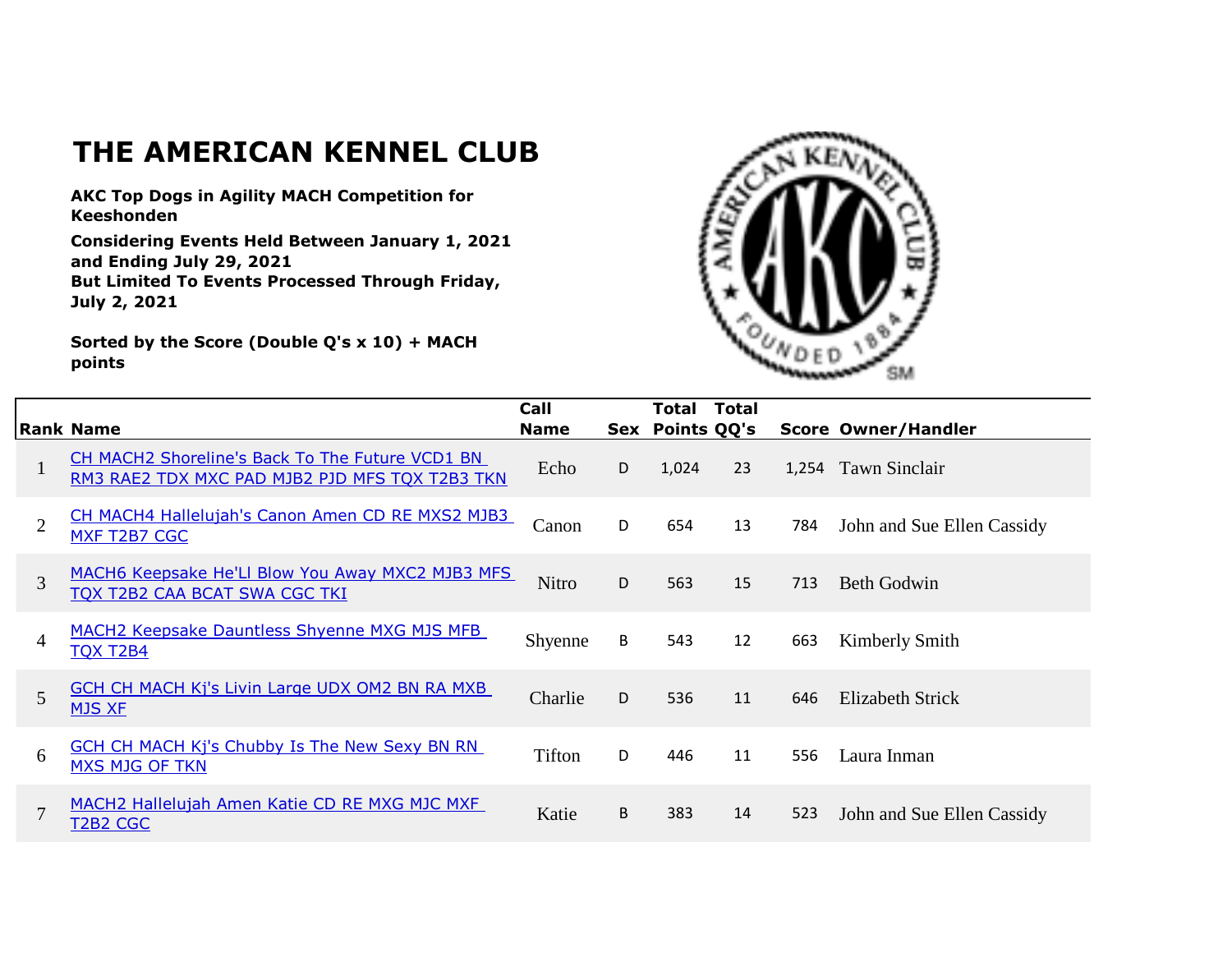| 8  | <b>MACH5 Krafty's Secret Peppermint Twist RN MXS2</b><br><b>MJG2 NF BCAT</b>                   | Heidi   | B | 409 | 6            | 469 | <b>Ruth Thompson</b>      |
|----|------------------------------------------------------------------------------------------------|---------|---|-----|--------------|-----|---------------------------|
| 9  | CH MACH Keepsake She's Got Rhythm CDX BN GN RE<br>MXB MJS MXF T2B BCAT RATN ATT                | Lyra    | B | 303 | 11           | 413 | Jean Munger               |
| 10 | <b>MACH Keepsake Lightning Strikes Twice CD MXC MJG</b>                                        | Leia    | B | 204 | 19           | 394 | Lydia Taylor              |
| 11 | Keepsake What Were You Smoking CDX BN RA MX MXB<br>MXJ MJB OF T2B BCAT                         | Russell | D | 261 | 11           | 371 | <b>Margaret Bissell</b>   |
| 12 | <b>GCH CH MACH3 Coaster Kees Pounce And Bounce CD</b><br>BN RM RAE MXS2 MJG2 MXF T2B2 CGCA TKN | Loki    | D | 227 | 9            | 317 | Carol and Stuart Blair    |
| 13 | <b>GCHB CH Keepsake Ez As Pi For Nightwind CD BN MX</b><br><b>MXB MXJ MJB OF</b>               | Pi      | B | 134 | 11           | 244 | <b>Margaret Bissell</b>   |
| 14 | <b>GCH CH Krafty's Livin To Twist MX MXJ NF BCAT</b>                                           | Max     | D | 225 | $\mathbf{1}$ | 235 | <b>Ruth Thompson</b>      |
| 15 | CH MACH Jamynn's Livin With Too Many Coladas UD<br><b>MXS MJS XF CGC</b>                       | Jelly   | В | 198 | 3            | 228 | Shirley Kilpatrick        |
| 16 | MACH8 ResQ's Ruger 514 MXS3 MJC3 MFG TQX T2B5<br><b>BCAT CGC TKI</b>                           | Ruger   | D | 121 | 3            | 151 | Shelley and Joseph Durbak |
| 17 | <b>GCH CH Shoreline's Wild Things Run Fast CD BN RE MX</b><br><b>MXJ MJB XF CGC TKI</b>        | Rocket  | D | 92  | 5            | 142 | Robyn McNutt              |
| 18 | Keepsake Burning Desire CDX MX MXB MXJ MJB                                                     | Deva    | B | 75  | 6            | 135 | <b>Margaret Bissell</b>   |
| 19 | Keepsake Hot Pursuit RN AX AXJ OF                                                              | Zoom    | D | 118 | $\mathbf{1}$ | 128 | Mary Beth Wajda           |
| 20 | CH MACH3 Keepsake Firestarter VCD2 UD OM1 VER<br>RAE FDC MXC MJG2 XF T2B RATO                  | Flint   | D | 84  | 4            | 124 | Jean Munger               |